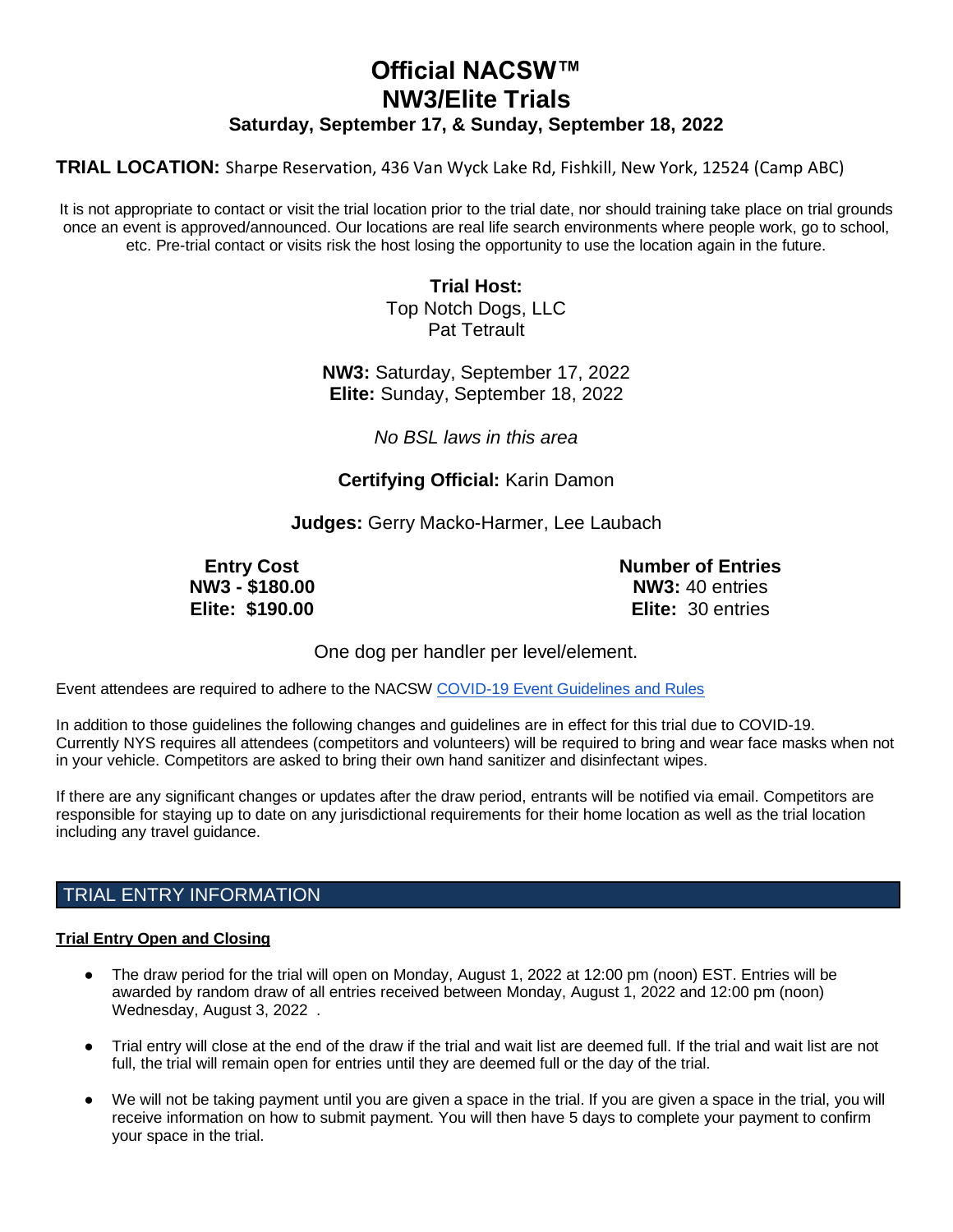## **Entry Method**

All entries will be on-line via the link provided to the NACSW trial entry form. Paper and phone entries will not be accepted. Completing the form is not a guarantee of entry. You will receive a confirmation from [nwtrialtopnotch@gmail.com](mailto:nwtrialtopnotch@gmail.com) to let you know if your entry has been given a space in the trial.

## **Entry Requirements & Selection**

## **A Qualified Entry is one that meets all the following criteria:**

- 1. Complete the on-line trial entry during the draw period listed above.
- 2. The Handler is a NACSW member for the 2021-2022 membership year (8/1/21 7/31/22).
- 3. The Dog is registered with the NACSW.
- 4. Dogs participating in a trial must be at least one year of age.
- 5. The Dog has achieved the ORT title (passed all 3 odors) and prior title level at least 14 days before the trial opens for entries. This applies to all levels effective April 1, 2021.
- 6. Qualified entry for Elite Dog has earned a NW3 elite title and has not yet earned an ELT-CH title.

## **Trial spaces will be determined in the following manner:**

- Spaces will be awarded by a random draw of all Qualified Entries received during the draw period listed above.
- In the event that you are having technical difficulties with the entry system, please email [trialentry@nacsw.net](mailto:trialentry@nacsw.net) prior to the end of the draw period.
- No dog will be given a space in more than one trial of the same level at a single event.
- You may enter multiple dogs for entry in the draw. However, only one dog/handler per title level will be accepted into the trial. Entry will go to the dog selected in the draw – you may not swap to an alternate dog. If multiple dogs are selected in the draw, you may select which dog you wish to enter. Once a dog has been entered as a second dog/handler entry, you may not swap handlers after the draw to change the entry to a first dog/handler unless the trial is not full. Second dog/handler entries on the alternate day may be accepted after all first dog/handler entries received by 12:00 pm (noon) Monday, April 4, 2022.are accommodated.
- If a trial level is not full after the draw of Qualified Entries, then there will be a Secondary Draw of any entries received that did not meet the ORT title or title requirements. These entries will be accepted pending completion of the requirements. **Note:** dogs must earn their ORT title and prior title level at least 3 days prior to the trial date to be eligible to compete. If the required title or ORT title is earned less than 14 days prior to the event, it is the competitor's responsibility to notify the host that the requirement has been completed.
- If the trial level and wait list are not full after all entries received during the draw period have been processed, entries will continue to be accepted in the order they are received until the trial and wait list are deemed full.
- For Exhibit Only Dogs (FEO): Dogs running FEO are not eligible to receive titles or earn placement ribbons. FEO results will not be included in the posted trial results.

If space remains after all qualified entries are accommodated on 12:00 pm (noon) Monday, April 4, 2022, then we will offer spaces for those who wish to run a dog For Exhibition Only (FEO). Second dog/handler FEO entries on the same day will be offered spaces after Monday, April 18, 2022/ The trial host of an event has the right to refuse entry of any competitor or dog for just cause as approved by the National Trial Committee. Just cause includes lack of adherence to NACSW rules and guidelines and the policies outlined in each event entry premium.

Some trial entries may be given priority entry based on contributions to the organization and the trial process.

You will be notified via e-mail of the results of the random draw by 4:00 pm EST Wednesday, August 10, 2022

**If you have a spam blocker on your email account, please configure it to allow email from [nwtrialtopnotch@gmail.com](mailto:nwtrialtopnotch@gmail.com) in order to ensure delivery of confirmation and information about this trial.**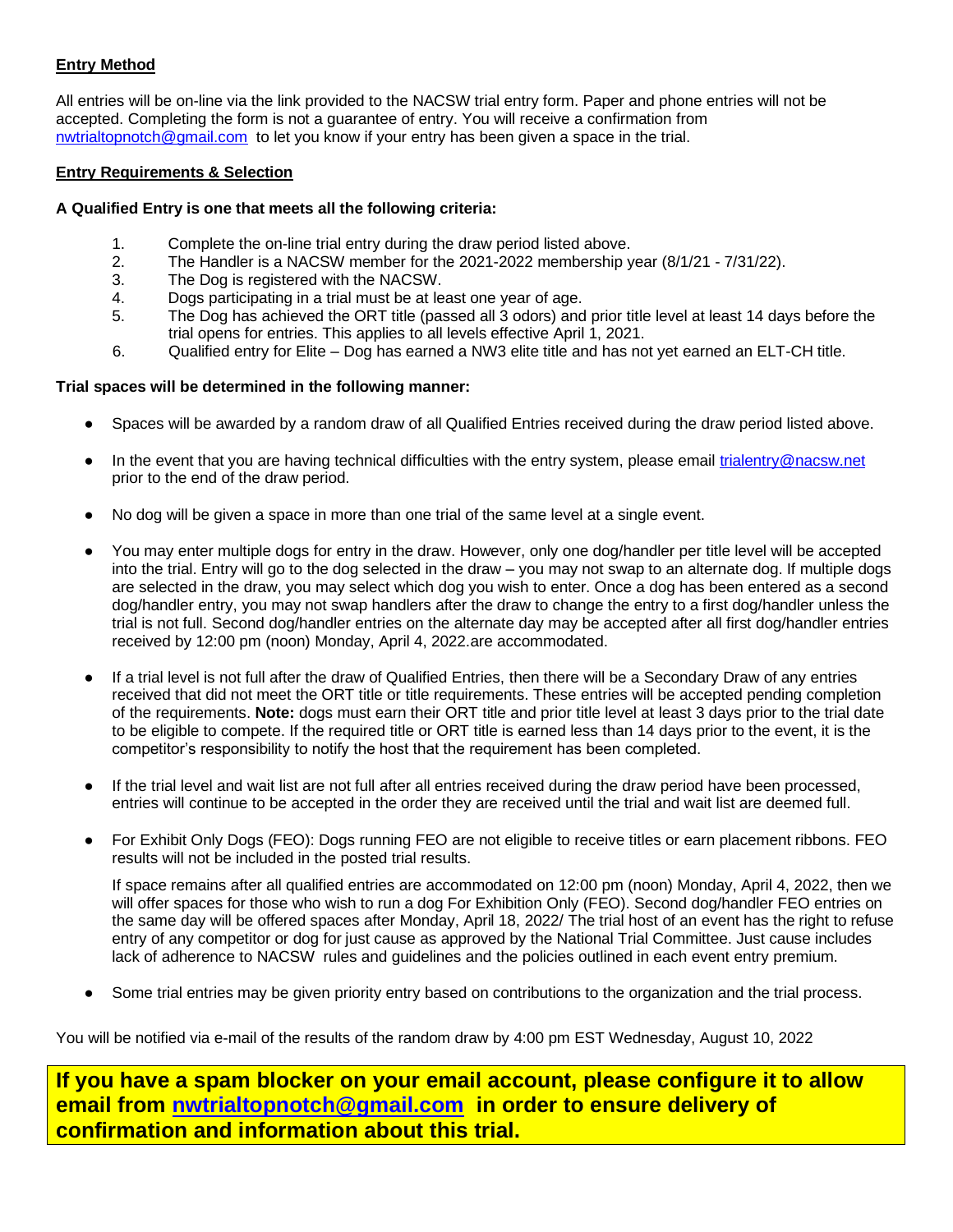You will then have 5 days to complete your payment to confirm your space in the trial. Trial payments are payable to Top Notch Dogs, LLC by check

An email will be sent to those on the waiting list, indicating their # on that list. No waitlist will be maintained, but you will be notified if/when a space opens. Alternates will be contacted when a space opens. Depending on last minute trial logistics, we may opt to not fill all canceled spaces.

NACSW reserves the right to cancel a trial if minimum entry numbers are not met.

*Be sure you read and understand the guidelines for this trial before entering. By submitting a registration for this NACSW Trial, you acknowledge that you have read, understand, and accept the policies and liability information of NACSW.*

## CANCELLATION POLICY

The following cancellation policy applies:

- For cancellation of entries on or before 12:00 pm (noon) EST Monday, August 22, 2022 Full refund minus \$25 processing fee.
- For cancellation of entries between *12*:00 pm (noon) on Monday, August 22, 2022 and before 12:00 pm (noon) EST Tuesday, September 6, 2022– Full refund minus \$25 processing fee if the host fills your space. No refund will be issued if the host doesn't fill your space. If the space is filled with a discounted or free entry, you will receive a refund dependent on the income from the replacement entry.
- For cancellation of entries after 12:00 pm (noon) EST Tuesday, September 6,2022– 50% of the trial entry fee will be refunded if the host fills your space. No refund will be issued if the host doesn't fill your space. If the space is filled with a discounted or free entry, you will receive a refund dependent on the income from the replacement entry.

All cancellations must be emailed to nwtrialtopnotch@gmail.com

For cancellations that meet the above guidelines, refunds will be issued within 30 days of the request and no later than 14 days after the trial date.

Entry fees shall not be refunded if a dog or handler is absent, disqualified, or excused by the NACSW official or judge.

*This cancellation and refund policy applies to competitors that must withdraw for any reason including but not limited to injury, illness, emergency, and personal or work-related reasons.*

*If the trial cannot take place or be completed by reason of fire, civil disturbances, an Act of God, public emergency, or any other cause beyond the control of the trial organizers, then the trial host will make their best effort to provide partial refunds after recouping their expenses.*

# LOCATION DETAILS

## **ADA Site Specific Conditions**

This trial location is a children's camp. The parking lot, pathways and search areas may require you to navigate rough terrain in wooded areas. There may be long walks to the search areas that will involve moderate elevation changes. Due to unforeseen conditions, such as weather or change in availability of areas at the location, these conditions may be modified at the last minute.

#### **Parking**

Please bring whatever you need in order to keep your dog comfortable. Parking may be on grass, or on roadways. Due to unforeseen conditions, such as weather or change in availability of areas at the location, this policy may be modified at the last minute.

#### **Reactive Dog Parking**

There may be reactive dog parking at this trial for those who wish to park in this area, however the parking is tight and there will not be separate potty areas or warm up boxes. Reactive dog parking may require longer walks to search areas, and may not be possible should driving to searches be necessary. There will not be separate potty areas or warm up boxes. Due to unforeseen conditions, such as weather or change in availability of areas at the location, this policy may be modified at the last minute.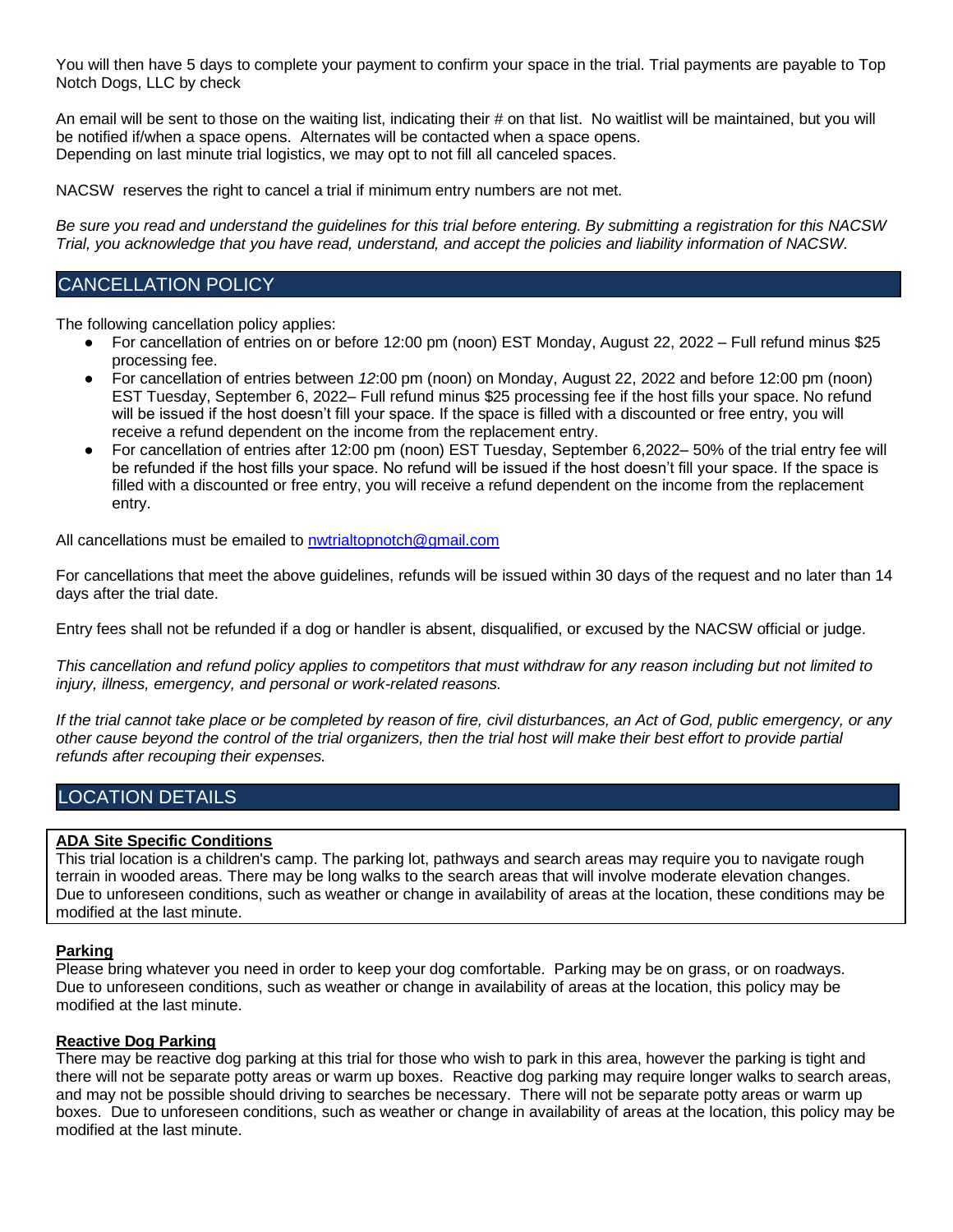## **Unentered Dogs**

Unentered dogs must remain in the competitor's vehicle during the trial day. There will be ample potty areas, but unentered dogs should not be allowed to "play", exercise, or train on the trial grounds.

## **RV Parking**

There is no overnight parking for RV's. If you are traveling in an RV please contact us ahead of time so we can verify it will be accepted. Due to unforeseen conditions, such as weather or change in availability of areas at the location, this policy may be modified at the last minute.

**Running Vehicles or Generators in the Parking Lot:** We request that you are considerate of your neighbors. Running of vehicles will be allowed at this trial.

**Crating Options:** There will be no space available for crating**.**

**New York State Law:** New York State requires that all dogs are vaccinated against rabies, and may require proof at any time.

**Smoking:** Smoking is not allowed on this trial site, including the use of e-cigarettes

## **Hotels**

The following hotels MAY accept dogs. Please contact directly for Pet Policies. Please check hotel reviews – we are not endorsing any of the properties below.

Hudson Valley Hotel and Conference Center 90 Rt. 17K Newburgh NY 12550 845-564-9020

Super 8 by Wyndham Newburgh/West Point 1287 Route 300 Newburgh, New York 12550 845-219-5281

Extended Stay America – Route 9 25 Merritt Blvd.,Fishkill, NY 12524 845-897-2800

Extended Stay America – West Merritt Blvd 55 West Merritt Blvd, Fishkill, NY 12524 845-896-0592

Ramada by Wyndham Fishkill 542 Route 9 Fishkill, New York 12524 845-896-6281

Hawthorn Suites by Wyndham Fishkill 14 Schuyler Blvd Fishkilll, New York 12524 845-896-5210

**Red Roof PLUS+ Poughkeepsie** 2349 South Rd Route 9, Poughkeepsie, NY, US, 12601 845-462-7800

The Inn at Arbor Ridge 17 New York 376, Hopewell Junction, NY 12533 1 845-227-7700

# DOG INFORMATION

#### **Dog Policies**

- All dogs must be on a 6' leash at all times when not being tested. NO flexi-leashes while not participating in a competition search.
- Dogs that need space from dogs may wear a red bandana, provided by the dog's handler, to help signal others that the dog needs extra space from dogs.
- Dogs will be toileted in designated areas and handlers must pick-up and dispose of waste.
- Dogs and handlers must stay in designated areas to avoid contaminating testing space, interrupting a test, or from viewing any part of the testing.
- Competitors should expect to keep their dogs confined in a crate or vehicle when not competing. The logistics of a trial typically do not allow for dogs to hang out on leash in between searches. Competitors should plan to provide their own shade using canopies or shade cloths.
- Refer to Location Details (above) for information on unentered dogs.

#### **Females in Season**

Will be allowed to run wearing "pants" at the very end of the running orders after all other dogs have been judged. Females in season will be parked and pottied in areas separate from the other dogs while at the trial if the location logistics permit. Handlers must contact nwtrialtopnotch@gmail.com so plans can be made for the dog.